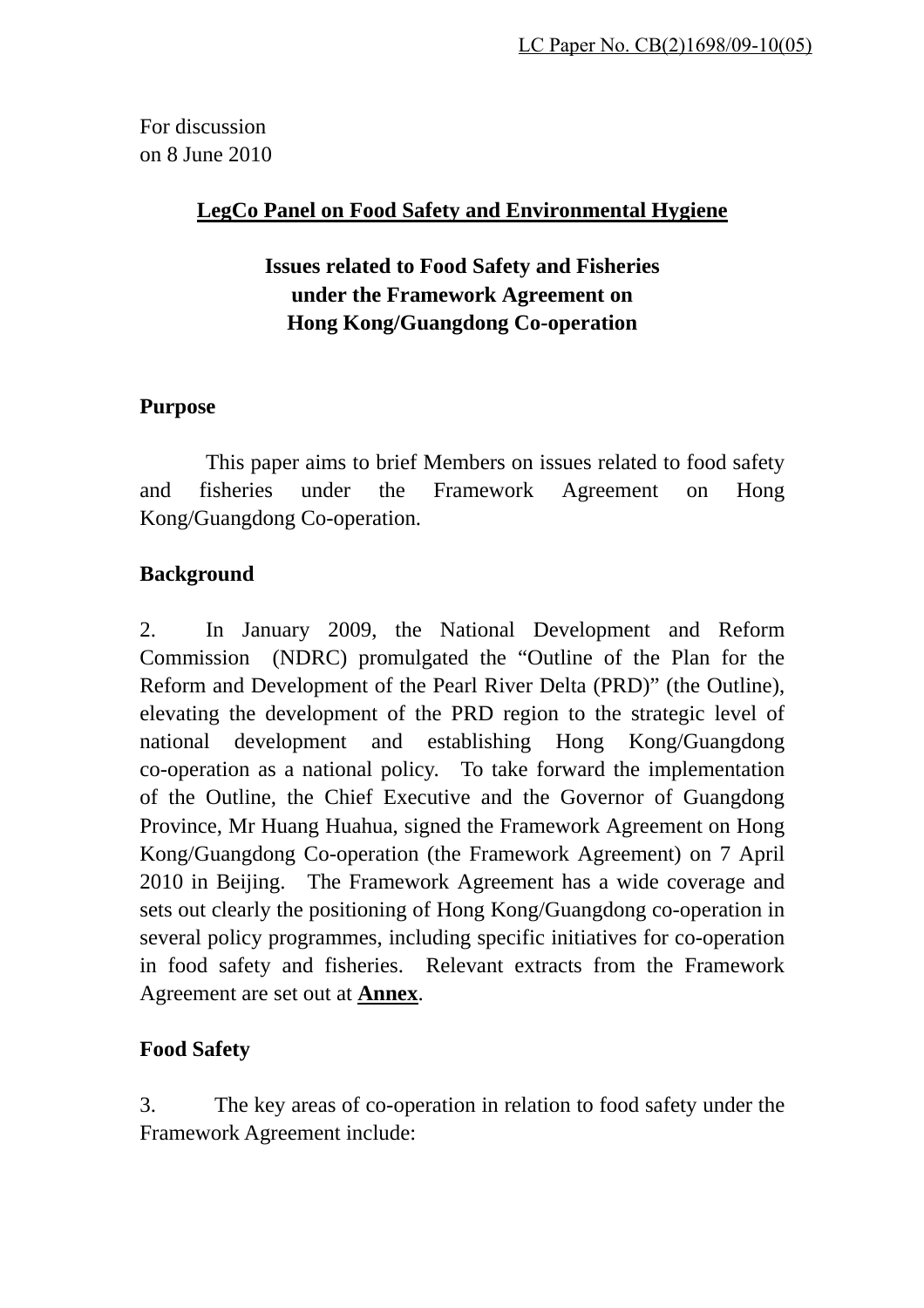- (a) inspection and quarantine;
- (b) food safety information notification and co-ordination mechanisms;
- (c) strengthening source traceability of agricultural products through information technology for e-commerce.

### *Inspection and Quarantine*

4. On inspection and quarantine, the Food and Health Bureau has all along maintained close co-operation and liaison with the State General Administration of Quality Supervision, Inspection and Quarantine (AQSIQ) and has also put in place a liaison officer system between both sides. As live and fresh food products supplied by the Mainland to Hong Kong are mostly from Guangdong, the Food and Environmental Hygiene Department (FEHD) has also established liaison officer systems respectively with the Entry-Exit Inspection and Quarantine Bureaux of Guangdong, Shenzhen and Zhuhai to enhance communication and co-ordination within the region. The aim is to provide for timely notification of problems associated with food and agricultural products imported from the other side, and to join hands to take proactive action to tackle issues on inspection and quarantine of food and agricultural products which may affect food trading between Hong Kong and Guangdong.

5. Hong Kong and Guangdong are fully aware of the importance of management at source to ensuring food safety. At present, all food animals, poultry, freshwater fish and vegetables supplied to Hong Kong by the Mainland must come from registered farms. Besides, all live food animals, chilled and frozen meat and freshwater fish must be accompanied with health certificates issued by the inspection and quarantine authorities of the places of origin to certify that the animals or products concerned are in good condition and fit for human consumption. FEHD officers also inspect the Mainland registered farms from time to time, so as to ensure the safety of food and agricultural products supplied from the Mainland to Hong Kong. Under the Framework Agreement, both sides will build upon existing arrangements to enhance inspection,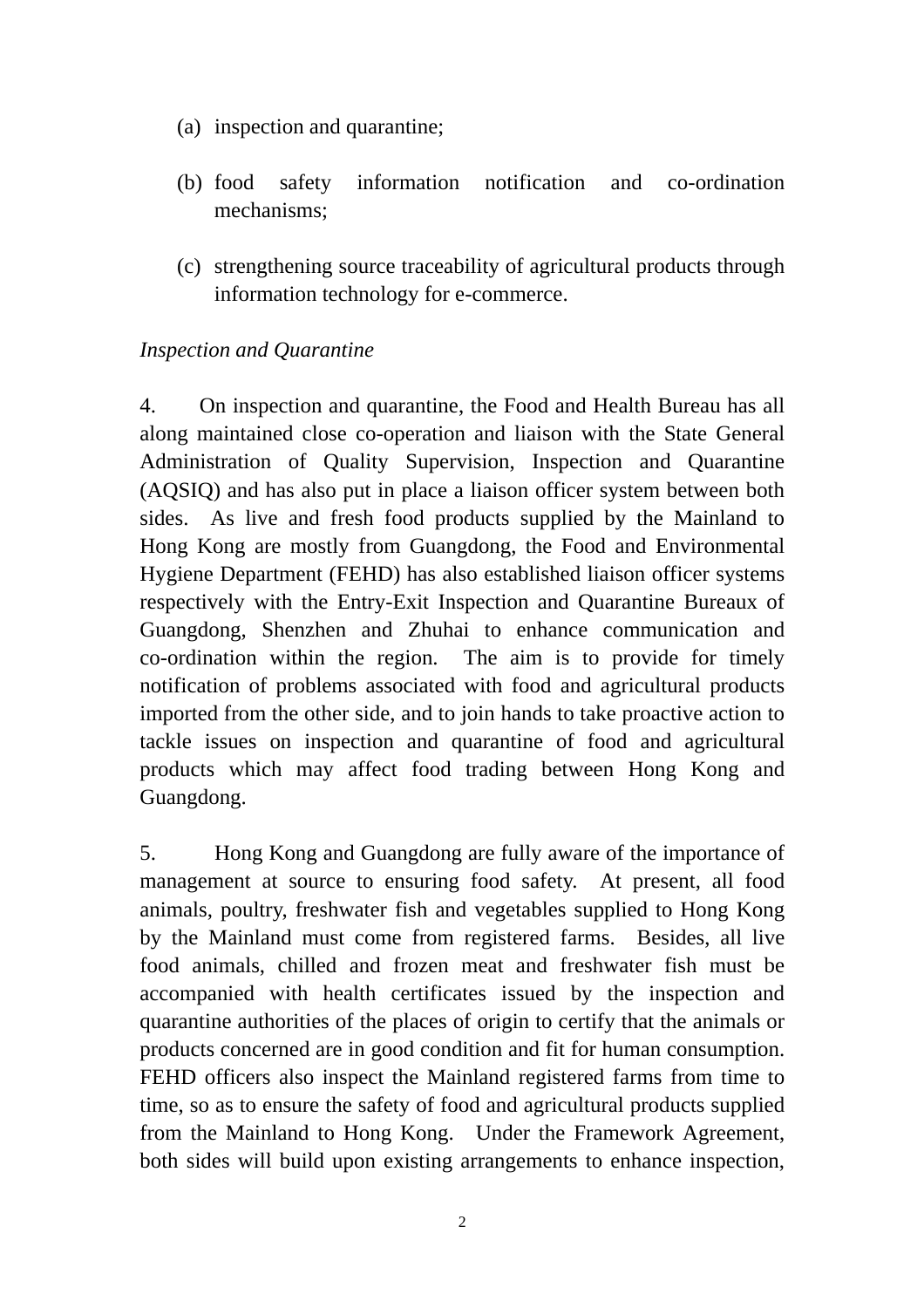quarantine and supervision at source and consider the setting up of registration and listing systems for cultured marine fish, shellfish and related aquatic products supplied to Hong Kong to further ensure food safety.

6. In addition to routine inspection and quarantine, Hong Kong and Guangdong will look further into the approaches of inspection and quarantine for food and agricultural products supplied to Hong Kong. Food sampling and inspection will be based on the principle of risk assessment to ensure the safety of food products supplied to Hong Kong. Both sides will also step up the co-ordination in combating illegal import and export of food and agricultural products and strengthen information and intelligence exchanges for this purpose.

7. Besides, Hong Kong and Guangdong will strengthen communication and exchanges in respect of laboratory test and analysis technology. For example, to prepare for the implementation of legislation on nutrition labelling, FEHD had technical exchanges on the testing methods for nutrients with the Entry-Exit Inspection and Quarantine Bureaux of Guangdong, Shenzhen and Zhuhai. Also, the Government Laboratory (GL) is now organising a testing capability verification programme on food safety in collaboration with the Guangdong Entry-Exit Inspection and Quarantine Bureau (GDCIQ). GL is the main organiser, with GDCIQ as the co-organiser. The participants will include food testing laboratories in HK, the Mainland, Asia-Pacific region and worldwide. The programme aims to enhance the food testing capability of both Hong Kong and Guangdong.

# *Food Safety Information Notification and Co-ordination Mechanisms*

8. Under the Framework Agreement, Hong Kong and Guangdong will continue to refine the mechanisms for information notification, investigative assistance and source tracing in respect of food safety issues concerning animals and plants, food and agricultural products. The aim is to enhance the joint capability against food safety hazards and contingencies and minimise the impact of incidents on public health. In addition, both sides will establish mechanisms for communication and co-ordination in respect of food safety standards with a view to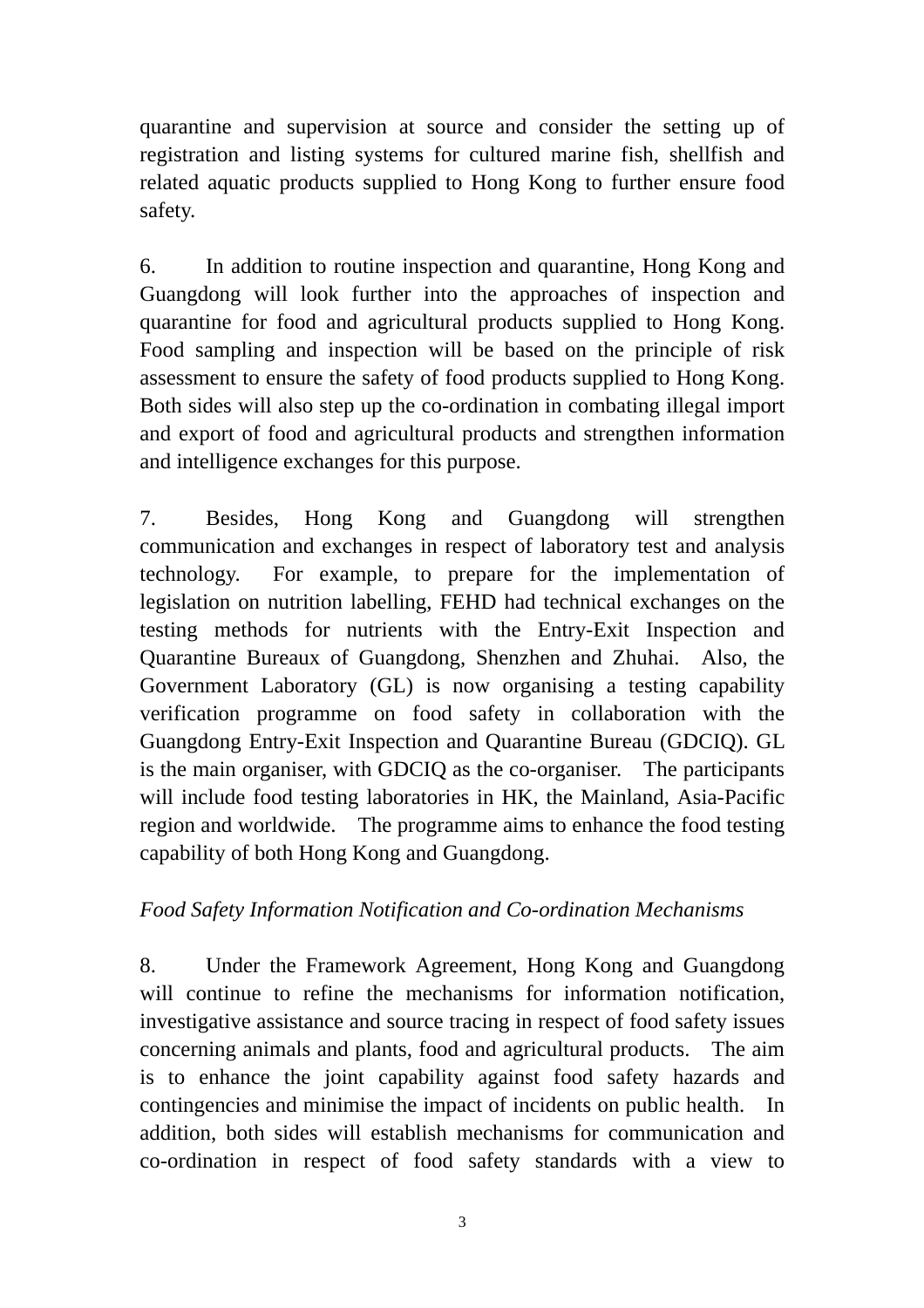strengthening exchange and co-operation in this respect.

*Strengthening Source Traceability of Agricultural Products through Information Technology for e-Commerce* 

9. Hong Kong and Guangdong have long been engaged in studies and co-operation in applications of food traceability technology. In late 2006, FEHD and the GDCIQ launched a trial programme on identification of live pigs supplied to Hong Kong from Guangdong by means of electronic ear tags with Radio Frequency Identification (RFID) functions. So far, FEHD has conducted four rounds of trial tests and the GDCIQ has also taken some improvement measures for addressing technical problems.

10. FEHD is currently studying the installation of pass-by readers at the passageway of the Sheung Shui Slaughterhouse to retrieve data from the ear tags of live pigs going through the passageway. Upon completion of the installation, FEHD will conduct a new round of trial. Hong Kong and Guangdong will continue to strengthen the work in this aspect under the Framework Agreement. Upon the completion of the trial programme on identification of live pigs by RFID technology, both sides will sum up their experiences with a view to further exploring the application of RFID technology in source traceability of agricultural products.

# **Fisheries – Ecology Building and Environmental Protection**

11. Under the Framework Agreement, Guangdong and Hong Kong will continue to co-operate closely on the work of ecology building and environmental protection in order to enhance the protection of marine resources jointly possessed by the two places. The Hong Kong-Guangdong Marine Resources and Conservation Special Panel (the Panel), which is a standing mechanism between the Governments of Guangdong and Hong Kong, provides a forum for both sides to exchange information and experience on fisheries management, marine conservation and law enforcement. When necessary, the two sides will also reflect the views of fishermen on individual fisheries issues at meetings of the Panel. The Panel, with the representative of the Bureau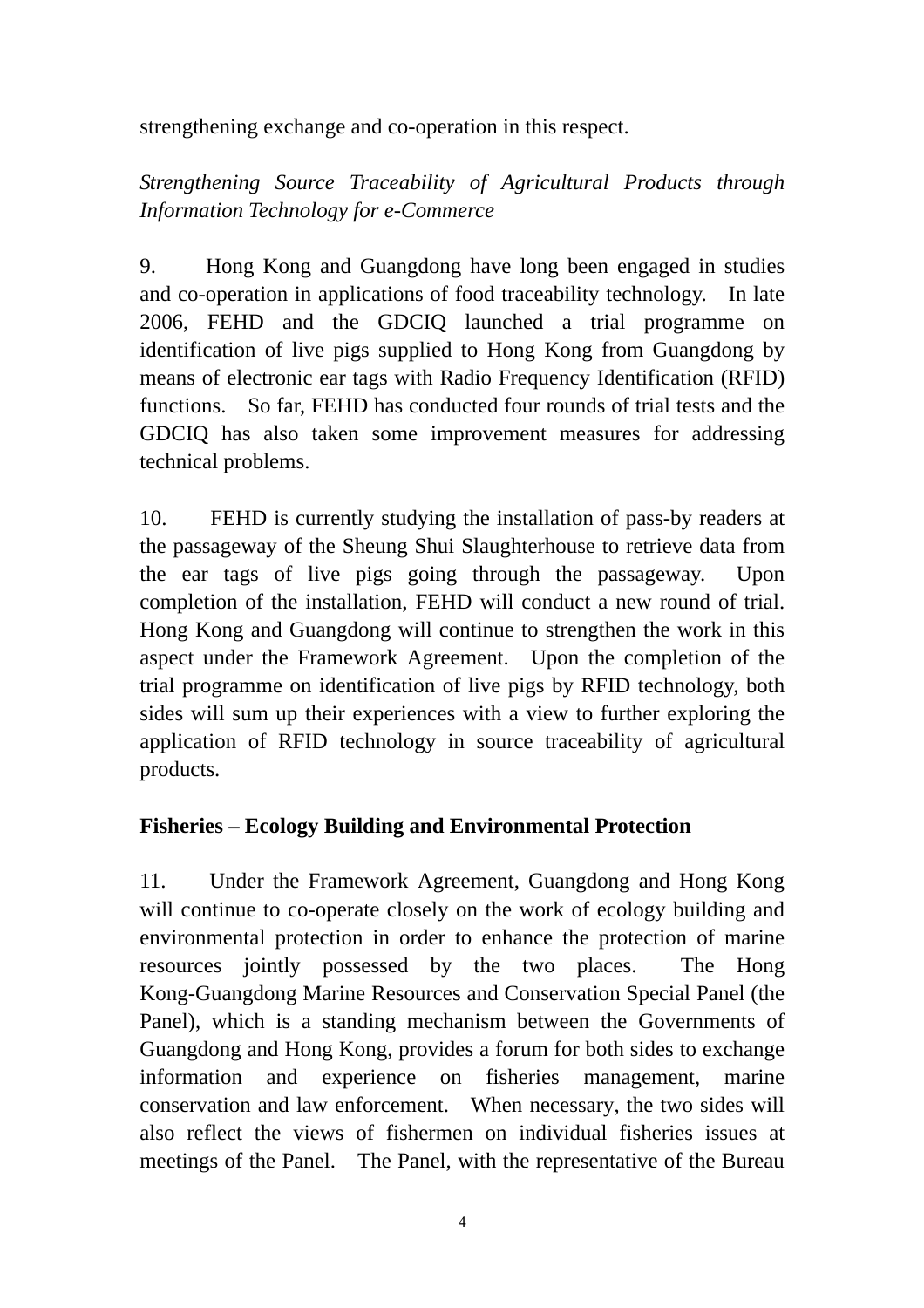of Ocean and Fisheries of the Guangdong Province as head of the Guangdong side and the representative of Agriculture, Fisheries and Conservation Department of the HKSARG as head of the Hong Kong side, holds annual meetings every year.

12. The tenth meeting of the Panel was held in January this year to recapitulate the work on marine resources and conservation in 2009 and the fruitful results of cooperation. In 2009, the two sides have made good progress in exchanges on issues such as promoting the sustainable development of aquaculture industry, joint efforts against illegal fish capture activities, marine environment monitoring, release of sea turtles and techniques for tracking their migration route and conservation of Chinese White Dolphins.

13. In 2010, the major co-operation initiatives considered by the two sides include enhancement of the design, monitoring and management techniques for artificial reefs, study on their effectiveness and experience sharing, and further exchanges and co-operation on aquaculture techniques. On joint law enforcement in respect of fisheries in Guangdong and Hong Kong, apart from improving the notification mechanism between the two sides, joint actions will also be organised to combat illegal fishing activities. Besides, on the basis of the "List of Harmful Microalgae Species", both sides will improve the alerting mechanism and information consistency for red tide incidents in Guangdong and Hong Kong. The Hong Kong side, in collaboration with the Guangdong side, will also organise training courses for fishermen during the fishing moratorium in order to raise their knowledge of sustainable fisheries development and management.

# **Conclusion**

14. The Framework Agreement further strengthens the collaboration between Guangdong and Hong Kong. We will continue to keep close communication and liaison with the relevant authorities in the Mainland on issues related to food safety and fisheries as outlined above.

**Food and Health Bureau June 2010**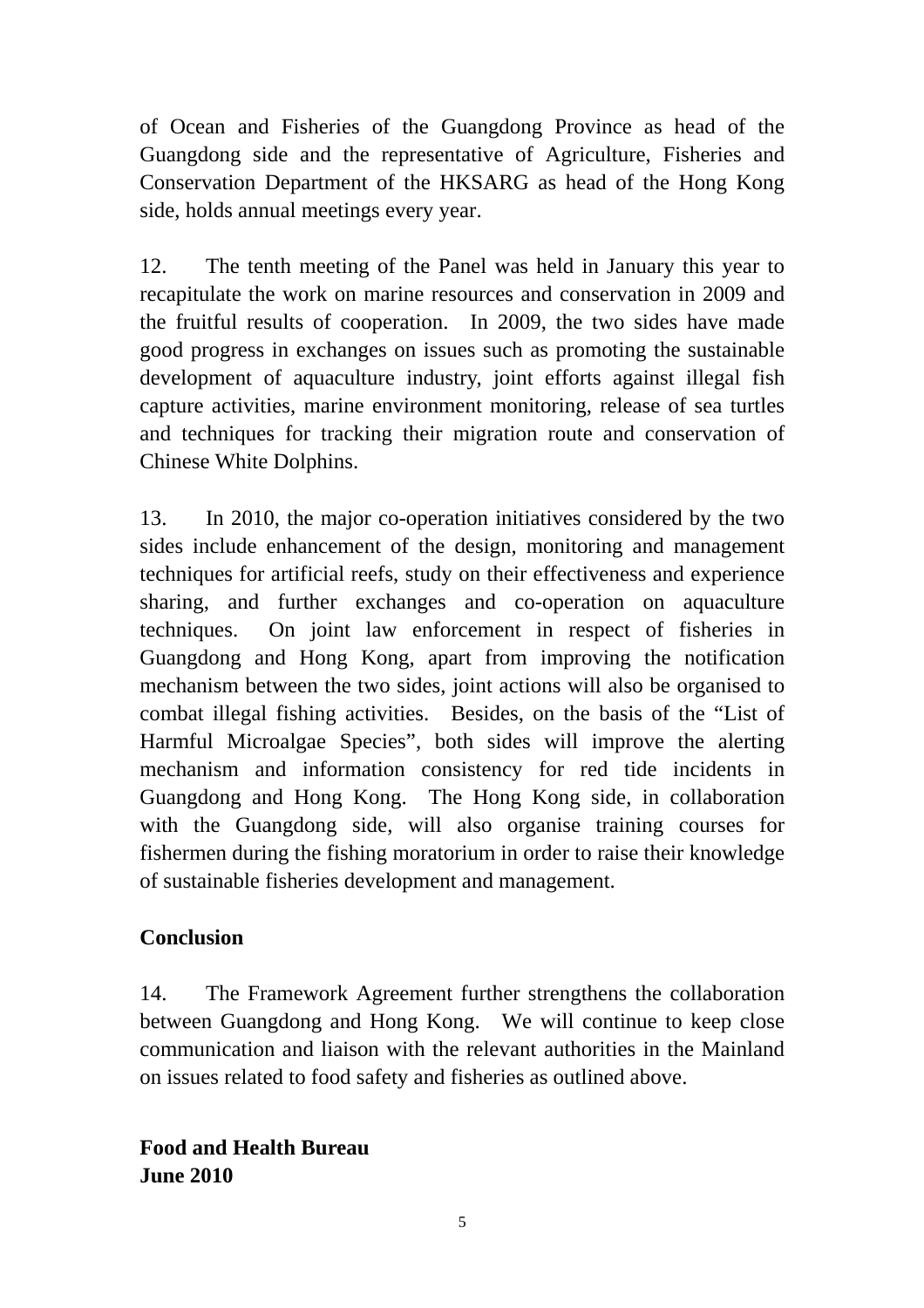### 「粵港合作框架協議」

#### (節錄)

#### 第五章營商環境

共同促進貿易投資便利化,實現人流、物流、資金流 和信息流便捷互通,優化和提升區域營商環境。

#### 第三條檢驗檢疫

一、加強食品農產品質量安全信息的溝通和交流,及 時通報對方入境食品農產品檢出問題等相關情況,協同積極 應對影響兩地食品農產品留易的檢驗檢疫問題,磋商統一雙 方檢驗檢疫的程式、方法和標準,包括實驗室測試和分析技 術。

二、雙方在內地對供港食畜及其產品、水產品、水果、 蔬菜、花卉等種植場、養殖場實施註冊和備案管理的基礎 上,加強源頭的檢驗檢疫和監督。

三、雙方淮一步探討建立既符合科學有效性原則,又 能確保供港食品安全的檢驗檢疫新模式,協調打擊非法淮出 口行為,共同做好供港食品農產品的質量安全工作。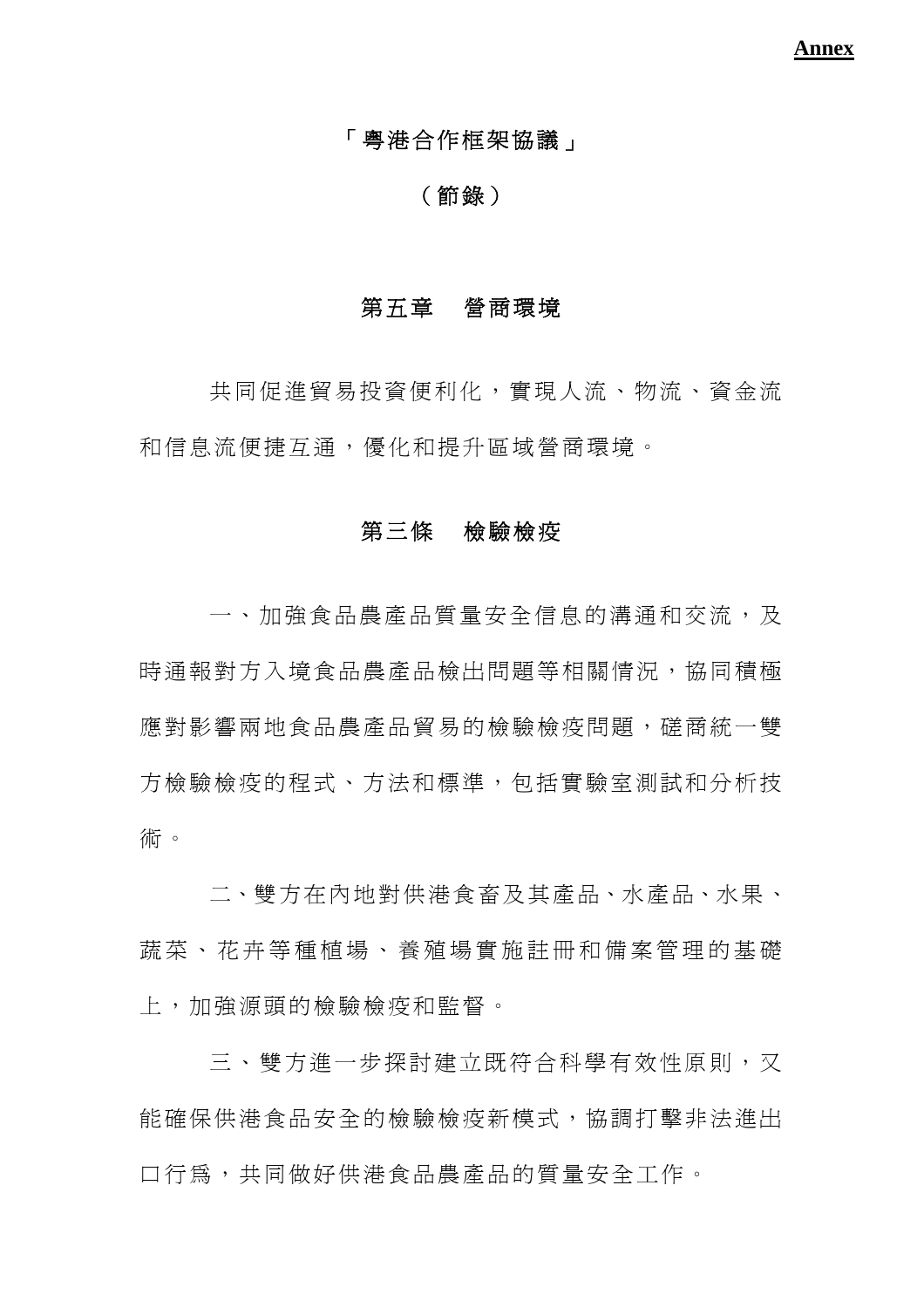#### 第四條電子商務

二、支持RFID粵港澳農產品質量安全信息服務平台等 電子商務基礎技術支撐平台建設,完善安全認證、網上支 付、關鍵標準等電子商務公用技術。

**\* \* \* \* \* \* \* \* \*** 

### 第六章優質生活圈

完善生態建設和環境保護合作機制,保護區域環境和 自然生態,促進社會資源開放共享,共同建設大珠江三角洲 地 19區優質生活圈,打造 更 適宜人居的自然和社會生活環 境。

#### 第一條生態建設和環境保護

四、建立海洋環境監測和災害預防合作機制,逐步實 現海洋環境調査監測設備共享,完善信息通報制度,通過水 生生物資源增殖放流和人工魚礁、海水養殖可持續發展等措 施,深化海洋生態修復合作,保護海洋生物多樣性,合作開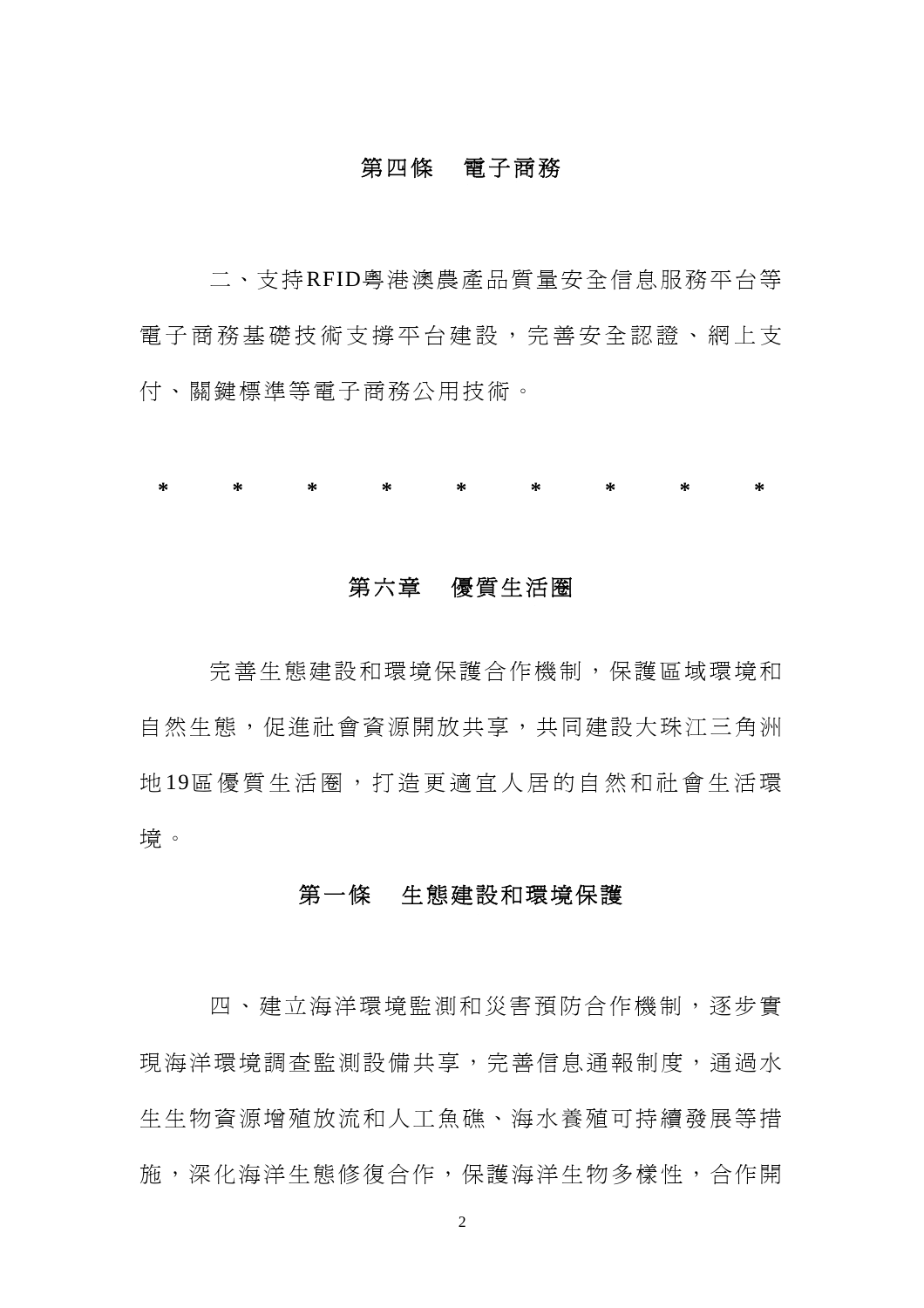展珠江口海域海洋生態環境整治與海洋珍稀水生野生動植 物保護,養護水生生物資源和生態系統。加強水產健康養殖 合作,開展海上漁業聯合執法行動,加強流動漁船管理。

### 第三條衞生及食品安全

二、完善動植物、食品、農產品衞生信息通報、協查 和安全溯源機制,提高共同應對食品安全風險和突發事件能 力。建立食品安全技術標準溝通及協調機制。加強雙方食品 安全標準的交流合作。

**\* \* \* \* \* \* \* \* \***